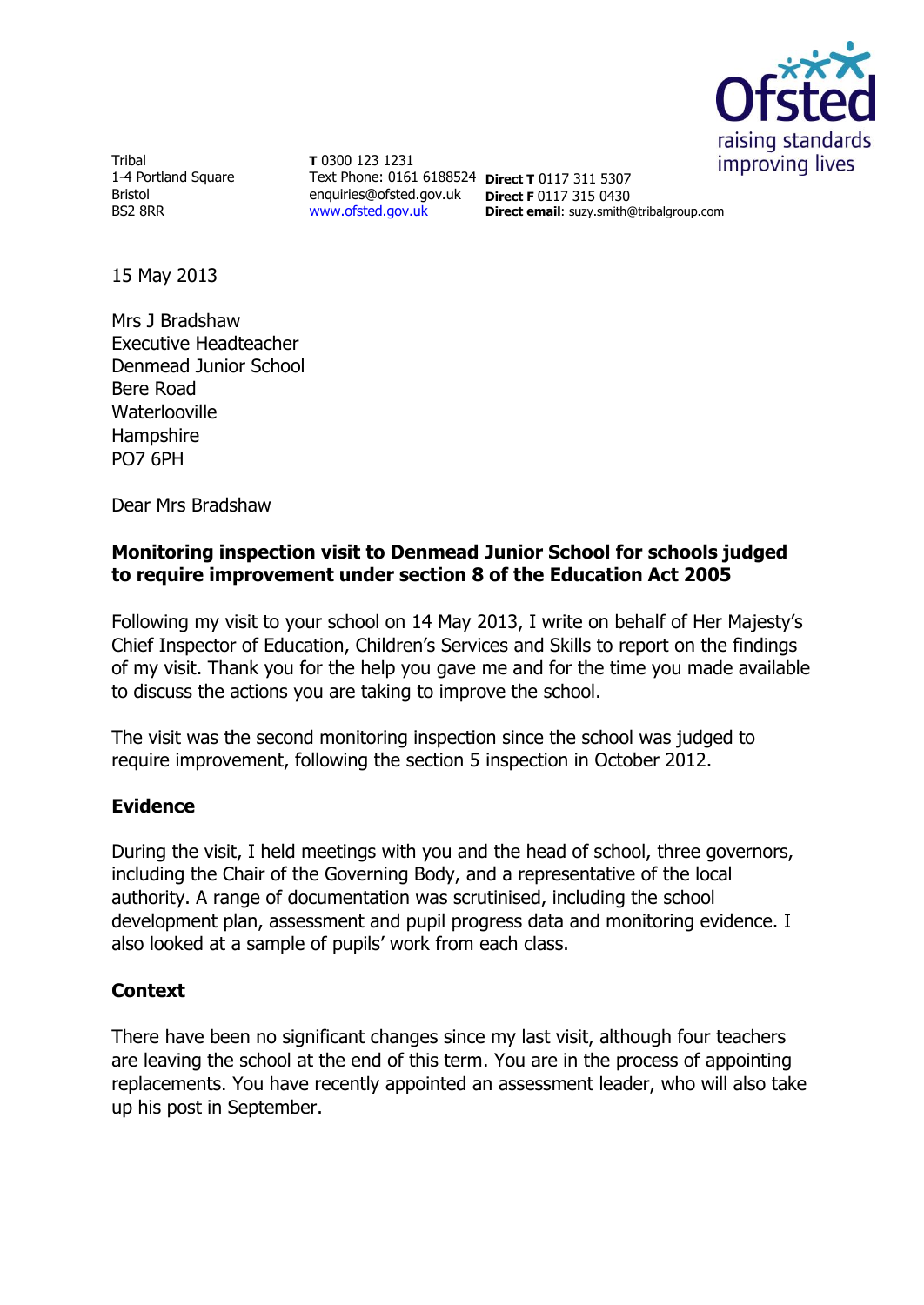

### **Main findings**

There is clear evidence that, since the recent section 5 inspection and my subsequent first monitoring inspection, you are continuing to take effective action to address the points for improvement identified in the section 5 inspection report. Although you rightly recognise that there is still more to do to ensure that these improvements are fully embedded, the school is on the right track. You have taken action to improve the quality of teaching and the range and balance of what is being taught. I can see that this is better meeting the needs of individual pupils and having a positive impact on their progress.

Evidence from my scrutiny of pupils' work, assessment data and internal and external monitoring records indicate that the quality of teaching is steadily improving across the school. You rightly recognise that in some classes teaching remains fragile and the challenge is to ensure that recent improvements are secure and sustainable. Overall, however, improvements in teaching are having a positive impact on accelerating pupils' progress in most classes. The current Year 6 are now on track to attain nationally expected levels in reading, writing and mathematics, although fewer are expected to exceed these. Gains in pupils' achievement in Year 4 are not as rapid as in other year groups.

In the few classes were there are weaknesses in how accurate assessment information is being used to plan work which meets pupils' needs, you are providing suitable training and support to address the issue. The appointment of the assessment leader has the potential to further strengthen this aspect of the school's work. Marking has improved and now provides clearer guidance to pupils on how to improve, although a few teachers do not write neatly in pupils' books, thus failing to set a good example.

Improvements in teaching and the quality of pupils' learning have been supported by the good start that you have made to develop a broader and more exciting curriculum. You have planned themes which appropriately balance the development of key skills with imaginative and exciting topics which pupils help to plan. You rightly recognise the need to review these plans towards the end of this year to ensure that a greater emphasis is placed on pupils using and applying the skills that they are learning. For example, although you have introduced a well-designed calculation policy in mathematics, more needs to be done to ensure that pupils are routinely using their numeracy skills to solve problems in everyday situations.

You have reviewed the school improvement plan and it is now much more useful. It identifies detailed actions, their cost and the timeframes by which they need to be achieved. Clear milestones have measurable criteria against which success can be measured. Governors have introduced rigorous systems for monitoring the progress of the improvement plan and continue to be effective in the way that they challenge the leadership of the school and hold it to account.